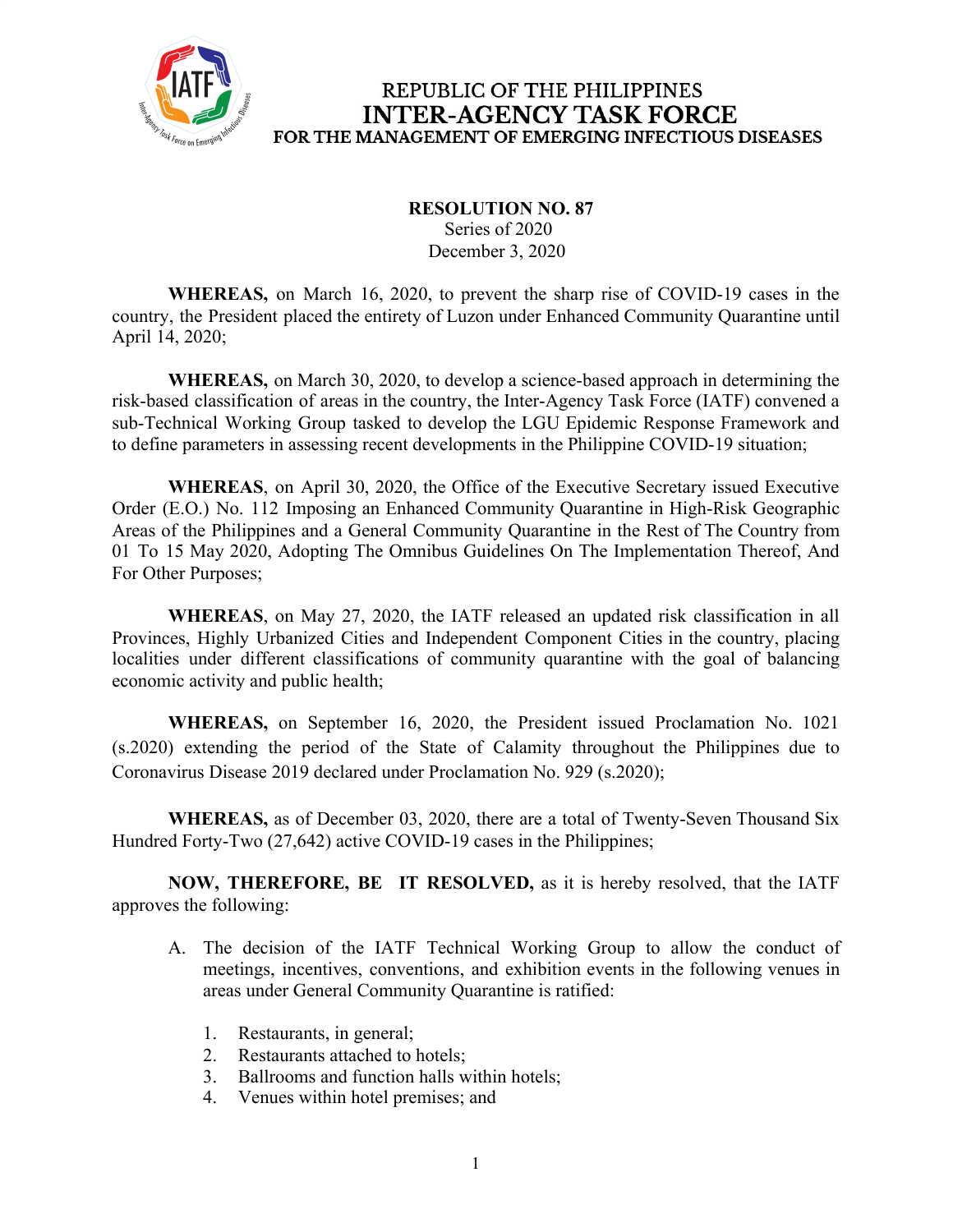

## REPUBLIC OF THE PHILIPPINES **INTER-AGENCY TASK FORCE** FOR THE MANAGEMENT OF EMERGING INFECTIOUS DISEASES

5. Mall atria.

These events shall be limited to workshops, trainings, seminars, congresses, conferences, conventions, board meetings, colloquia, conclaves, symposia, and consumer trade shows, and shall be allowed up to thirty percent (30%) of the venue capacity. The Department of Tourism and the Department of Trade and Industry are directed to jointly issue guidelines in furtherance thereof. The foregoing is without prejudice to stricter protocols which may be imposed by the local government units where these eligible venues may be located.

- B. The recommendations of the Office of the Cabinet Secretariat as the liaison of the IATF with the private sector is adopted, the specifics of which are as follows:
	- 1. The implementation of the Safety Seal Certification Program in addition to StaySafe.ph;
	- 2. Requiring all establishments (i.e. government offices, private companies, hotels, and business establishments) and public transportation units to adopt the Safety Seal; and
	- 3. Directing the Department of Trade and Industry with the Department of Health, Department of Labor and Employment, Department of the Interior and Local Government, Department of Tourism, and the Department of Transportation to issue the necessary joint memorandum circular to detail requirements to secure a Safety Seal which shall include the adoption of the Stay Safe application and generation of its QR Code to be displayed in all entrances.

**RESOLVED FURTHER,** that the Chairperson and the Co-Chairperson shall be duly authorized to sign this Resolution for and on behalf of the Inter-Agency Task Force.

**APPROVED** during the 87th Inter-Agency Task Force Meeting, as reflected in the minutes of the meeting, held this 3rd of December 2020 *via* video conference.

FRACISCO T. DUQUE III

Secretary, Department of Health IATF Chairperson

**KARLO ALEXEI B. NOGRALES** Secretary, Office of the Cabinet Secretary IATF Co-Chairperson